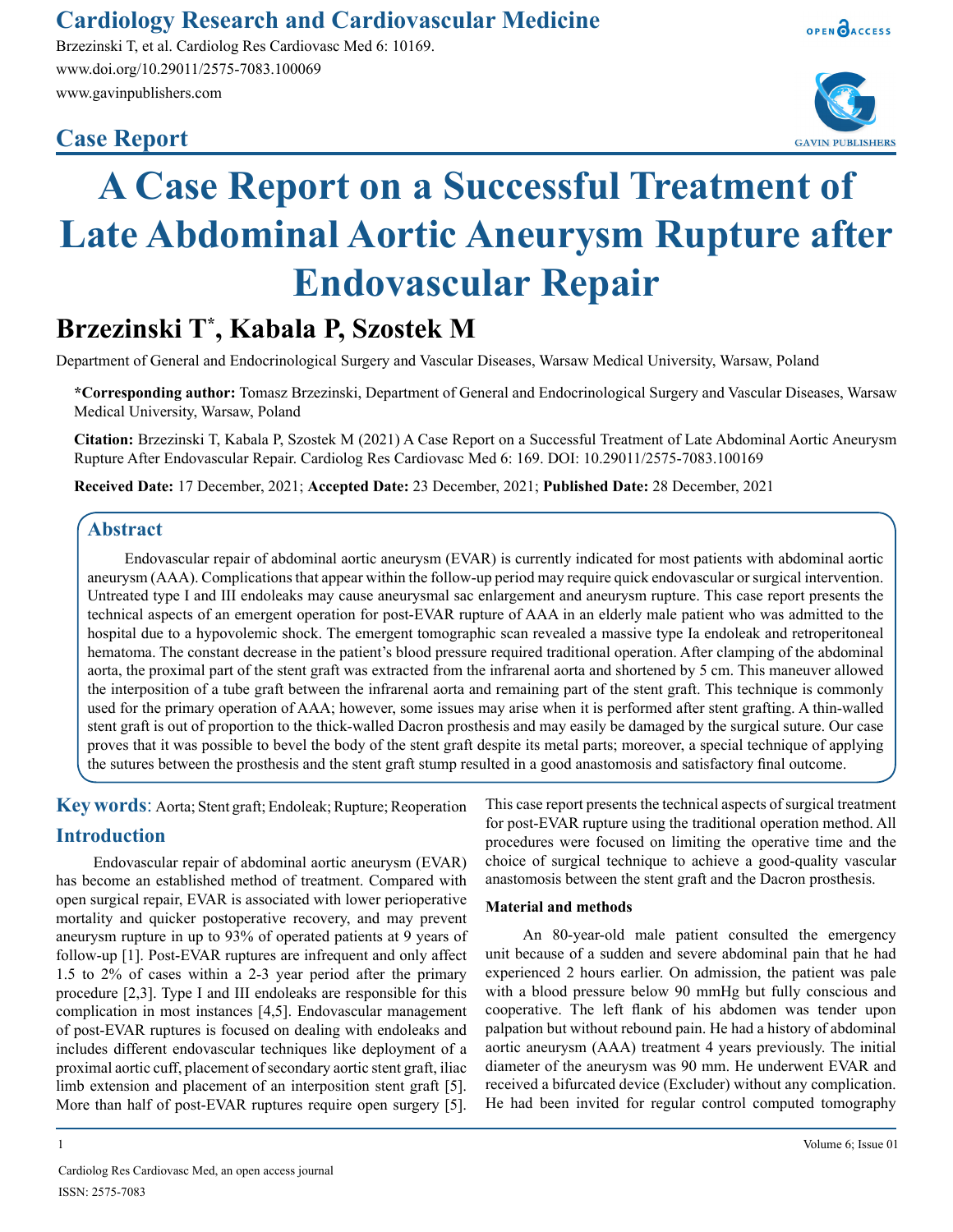**Citation:** Brzezinski T, Kabala P, Szostek M (2021) A Case Report on a Successful Treatment of Late Abdominal Aortic Aneurysm Rupture After Endovascular Repair. Cardiolog Res Cardiovasc Med 6: 169. DOI: 10.29011/2575-7083.100169

angiography, and 6 months before the aneurysm rupture, there was a slight suspicion of a type Ia endoleak with an aneurysm diameter of 62 mm. However, he was scheduled for another tomographic scan in 6 months. Consequently, it is emphasized that the authors of this report had not been involved in the patient's treatment prior to his visit to the emergency unit. Aneurysm rupture was anticipated from the very beginning, and emergent computed tomography angiography was performed. Standard injection protocol was utilized comprising of 80ml of contrast Ultravist 370 infused at the speed of 4ml/s *via* 18G intravenous catheter. Only arterial phase was obtained. CT revealed a large retroperitoneal hematoma and a massive type Ia endoleak (Figure 1).



Figure 1: Axial computed tomography angiography in arterial phase performed on admission demonstrating the stent graft and contrast gathering outside it in the aneurysmal sac by the left side [arrow] due to the endoleak type Ia.

The abrupt decrease in the patient's blood pressure necessitated his immediate transfer to the operating theater, and the abdomen was opened *via* a midline longitudinal incision. The large retroperitoneal hematoma required supraceliac aortic crossclamping. The dissection of the hematoma enabled the visualization of the left-sided rupture of the aneurysmal sac. The clamp was removed and placed just below the origins of the renal arteries, and the sac was opened longitudinally. Any attempt to remove the clamp resulted in a rapid outflow of blood emerging from between the proximal part of the stent graft and the aortic wall on the left side. The distal part of the device was well indwelled into the aneurysmal sac. With some difficulty, the whole proximal part of the stent graft was extracted from the infrarenal aorta, and the distal part was clamped just above its bifurcation to prevent iliac

back-bleeding. It was decided to perform the smallest possible operation and so the body of the stent graft was shortened by two rows of stents and covering prosthesis using normal scissors. The diameter of the infrarenal aorta approximately measured 25-27 mm. A 5cm long and 24-mm-wide gelatin-coated straight Dacron prosthesis was anastomosed to the infrarenal aorta in an "end-toend" fashion by means of a Prolene 3/0 suture. Similarly, the distal part of the prosthesis was attached to the remaining part of the stent graft body using Prolene 3/0. It is important that the Prolene suture in the distal anastomosis ran along that direction to encircle the metal ends of intact stents, and this technique allowed the achievement of a tight connection between the thin-walled body and the Dacron prosthesis. Aortic declamping was repeated three times because of profound blood pressure drop. Finally, a 90 mmHg blood pressure was established. The aneurysmal sac was sewn over the prosthesis. A Redon drain was left along the sac and a latex drain in the smaller pelvis. The abdomen was closed, and the patient was transferred to the intensive care unit. The patient recovered uneventfully and was discharged home on the 14th postoperative day. His ankle-brachial index was 1.0 on both legs, and he had a creatinine serum level of 1.33 mg%. He has been followed up for 5 years until the present time and he is still alive. Control computed tomography angiography performed 6 months after the operation showed (Figure 2) a properly working Dacron graft and an indwelled distal part of the stent graft.



**Figure 2:** Computed tomography angiography 3D-VR reconstruction performed 6 months after the reoperation showing the artificial prosthesis anastomosed to the infrarenal aorta and shortened stent graft body. The arrow points at the row of metal stents that had been cut during the reoperation.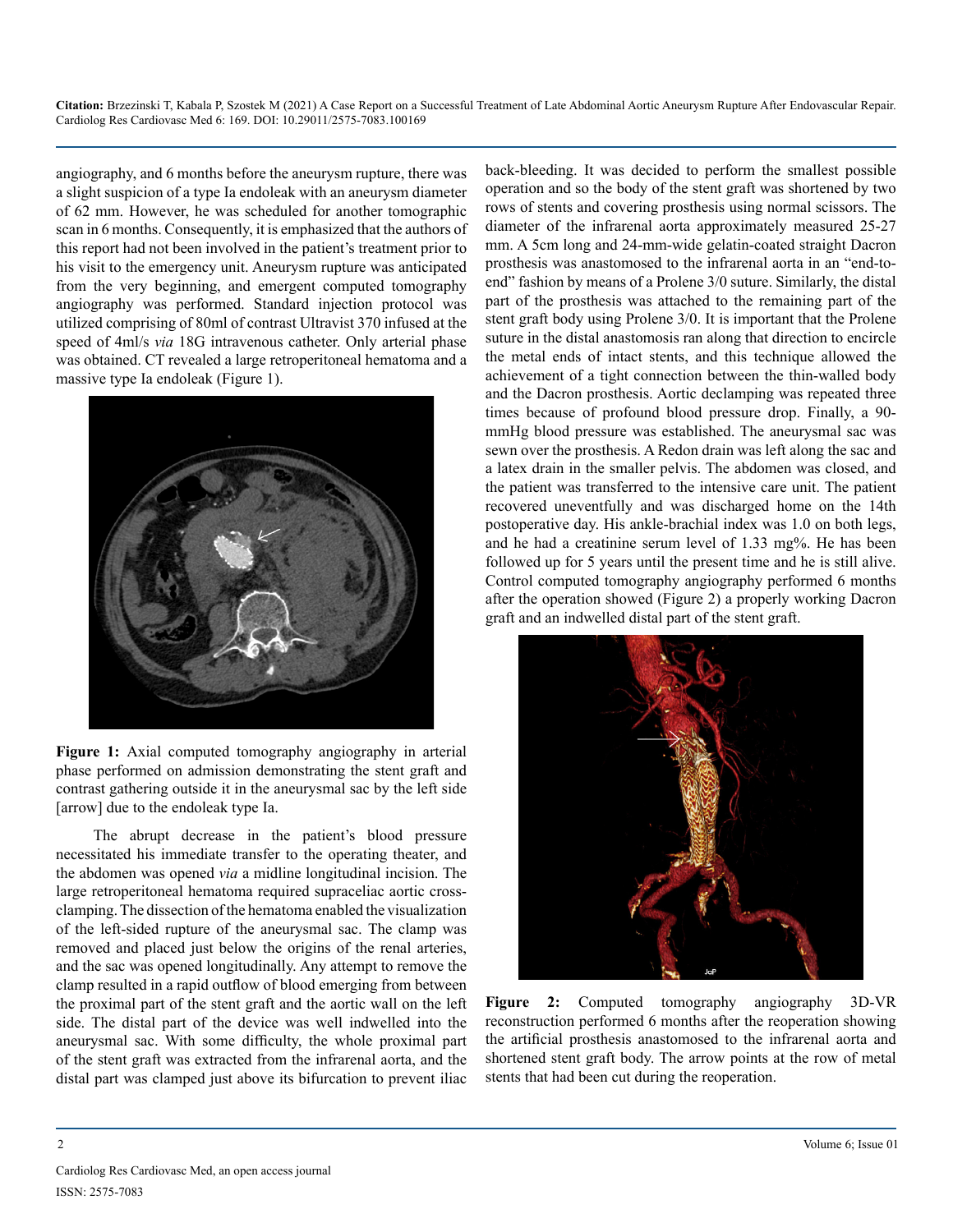**Citation:** Brzezinski T, Kabala P, Szostek M (2021) A Case Report on a Successful Treatment of Late Abdominal Aortic Aneurysm Rupture After Endovascular Repair. Cardiolog Res Cardiovasc Med 6: 169. DOI: 10.29011/2575-7083.100169

#### **Discussion**

EVAR, which is a less invasive procedure than the traditional operation, allows the prevention of aneurysm rupture in a majority of patients [1]. This modern method of treatment may be complicated by a late rupture that usually appears later than 2 years after the initial procedure [2,4-6]. The growing number of stent graft procedures for AAA is also associated with the number of complications such as endoleaks, which in a majority of cases are treated endoluminally. Some of which can lead to postoperative rupture. Endoleak detection by means of a regular computed tomography following the initial procedure may prevent this fatal complication, which has a high mortality rate accounting for 67% of cases during emergent procedure [3]. Late rupture such as in our case may be preceded by either the absence of aneurysmal sac shrinking or the increase of its diameter as reported in the literature [3,6]. Patients with late rupture are usually treated surgically [7,8] because they are in a state of profound hypovolemic shock, and there is insufficient time to consider another endovascular intervention. In most cases, the stent graft is removed from the aorta, and a typical bifurcated prosthesis is implanted [7]. Some authors ligate the infrarenal part of the aorta and perform extra-anatomical axillobifemoral bypasses to reestablish the blood supply to lower extremities [8]. In performing this technique, one must be mindful that the occurrence of aortic stump rupture within the follow-up period can affect even up to 39% of cases [9]. On the other hand, the elective classic repair of AAA with bifurcated prosthesis is thought to be a more complex procedure than the interposition of a tube graft into the infrarenal aorta and its bifurcation only [10]. Moreover, the deployment of a bifurcated prosthesis in an unstable patient with massive blood loss and hypotension can be a time-consuming procedure, resulting in a worse postoperative outcome. For this reason, we omitted this procedure. The idea of endovascular repair was not taken into consideration because of the lack of time and proper device at hand. In our case, the bifurcation of the stent graft and both branches were connected tightly with the surrounding vascular bed. The stent graft itself is thought to be a high-quality device; nevertheless, even minor problems with the deployment process may be responsible for later endoleaks due to structural damage [11]. The possibility of stent graft body damage had been the only issue before we decided to shorten it. In addition, the anastomosis of the thin-walled stent graft and Dacron prosthesis appeared to be safe; however, we consider that its quality was improved by attaching the Dacron prosthesis directly to the remaining untouched metal stents. Furthermore, the presence of blood leakage through the needle punctures on the stent graft body after aortic declamping was acceptable. The application of this technique allowed for the completion of the operation in the abdomen and reduction of the operation time.

#### **Conclusions**

Although the aortic stent graft seems to be a high-quality device, it may be successfully beveled if necessary during open operation and can provide a safe anastomosis with traditional artificial prosthesis.

Post-EVAR rupture of AAA, if treated via an open operation, requires the shortest possible procedure for a patient who was previously classified as unfit for this method of treatment.

This case also serves as a reminder that even the smallest endoleaks should be thoroughly diagnosed or confirmed by means of classic angiography due to the risk of impending rupture at any time.

#### **Conflict of interest**

Authors declare that there is no conflict of interest regarding the publication of this article.

#### **Acknowledgments**

We would like to thank Editage ([www.editage.com\)](http://www.editage.com) for English language editing.

#### **References**

- 1. [Brewster D, Jones JE, Chung TK, Glenn ML, Kwolek CJ, et al. \(2006\)](https://pubmed.ncbi.nlm.nih.gov/16926569/) [Long-term outcomes after endovascular abdominal aortic aneurysm](https://pubmed.ncbi.nlm.nih.gov/16926569/)  [repair. The first decade. Ann Surg 244: 426-438.](https://pubmed.ncbi.nlm.nih.gov/16926569/)
- 2. [Schlosser FJV, Gusberg RJ, Dardik A, Lin PH, Verhagen HJM, et al.](https://pubmed.ncbi.nlm.nih.gov/19008129/)  [\(2009\) Aneurysm rupture after EVAR . Can the ultimate failure be](https://pubmed.ncbi.nlm.nih.gov/19008129/)  [predicted ? Eur J Vasc Endovasc Surg 37: 15-22.](https://pubmed.ncbi.nlm.nih.gov/19008129/)
- 3. [Cho JS \(2014\) Ruptured abdominal aortic aneurysm with antecedent](https://pubmed.ncbi.nlm.nih.gov/26217608/)  [endovascular repair of abdominal aortic aneurysm. Vasc Spec Int 30:](https://pubmed.ncbi.nlm.nih.gov/26217608/)   $1 - 4$
- 4. [Antoniou GA, Georgiadis GS, Antoniou SA, Neequaye S, Brennan](https://pubmed.ncbi.nlm.nih.gov/26286073/)  [JA , et al. \(2015\) Late rupture of abdominal aortic aneurysm after](https://pubmed.ncbi.nlm.nih.gov/26286073/)  [previous endovascular repair: A systematic review and meta-analysis.](https://pubmed.ncbi.nlm.nih.gov/26286073/)  [J Endovasc Ther 22: 734-44.](https://pubmed.ncbi.nlm.nih.gov/26286073/)
- 5. Rajendran S, May J (2017) Late rupture of abdominal aortic aneurysm after endovascular repair. J Vasc Surg 65: 52-7.
- 6. [Szmidt J, Gałązka Z, Rowiński O, Nazarewski S, Jakimowicz T ,et](https://pubmed.ncbi.nlm.nih.gov/17669913/) [al. \(2007\) Late aneurysm rupture after endovascular abdominal](https://pubmed.ncbi.nlm.nih.gov/17669913/)  [aneurysm repair. Interact Cardiovasc Thorac Surg 6: 490-494.](https://pubmed.ncbi.nlm.nih.gov/17669913/)
- 7. [Torsello G, Klenk E, Kasparzak B, Umscheid T \(1998\) Rupture of](https://www.sciencedirect.com/science/article/pii/S0741521498702149)  [abdominal aortic aneurysm previously treated by endovascular](https://www.sciencedirect.com/science/article/pii/S0741521498702149)  [stentgraft. J Vasc Surg 28: 184-187.](https://www.sciencedirect.com/science/article/pii/S0741521498702149)
- 8. [Lee CW, Chung SW, Kim Jw, Sangpil K, Bea MJ, et al. \(2011\) Ruptured](https://pubmed.ncbi.nlm.nih.gov/22263128/)  [abdominal aortic aneurysm after endovascular aortic aneurysm repair.](https://pubmed.ncbi.nlm.nih.gov/22263128/)  [Korean J Thorac Cardiovasc Surg 44 : 68-71.](https://pubmed.ncbi.nlm.nih.gov/22263128/)
- 9. [Sarac TP, Augustinos P, Lyden S, Ouriel K \(2003\) Use of fascia](https://pubmed.ncbi.nlm.nih.gov/14681648/)  [peritoneum patch as a pledget for an infected aortic stump. J Vasc](https://pubmed.ncbi.nlm.nih.gov/14681648/)  [Surg 38: 1404-1406.](https://pubmed.ncbi.nlm.nih.gov/14681648/)